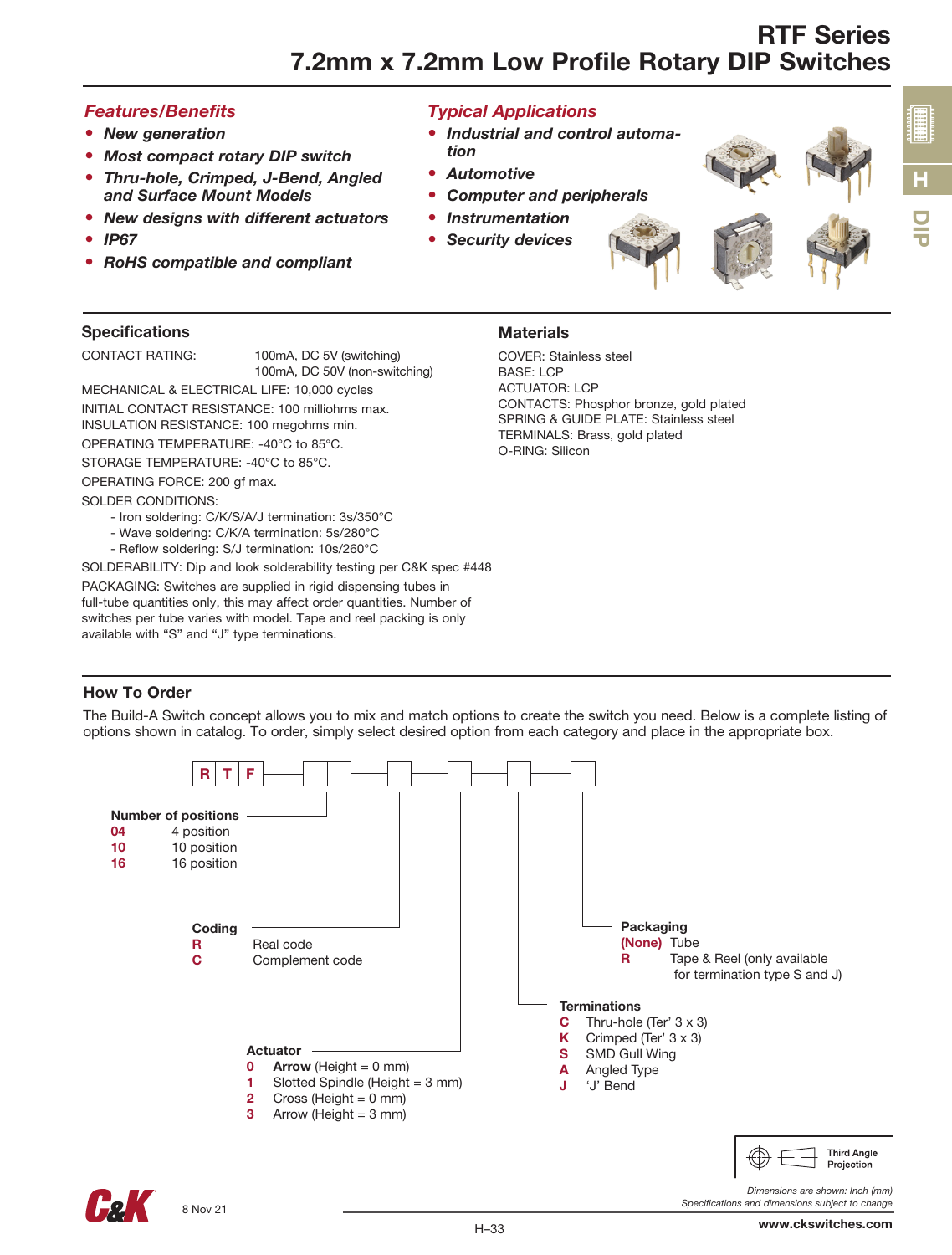



Ŧ



ACTUATOR



**2** Cross (Height = 0 mm)  $3$  Arrow (Height = 3 mm)



**0** Arrow (Height = 0 mm) **1** Slotted Spindle (Height = 3 mm)









*Specifications and dimensions subject to change*

**Feli**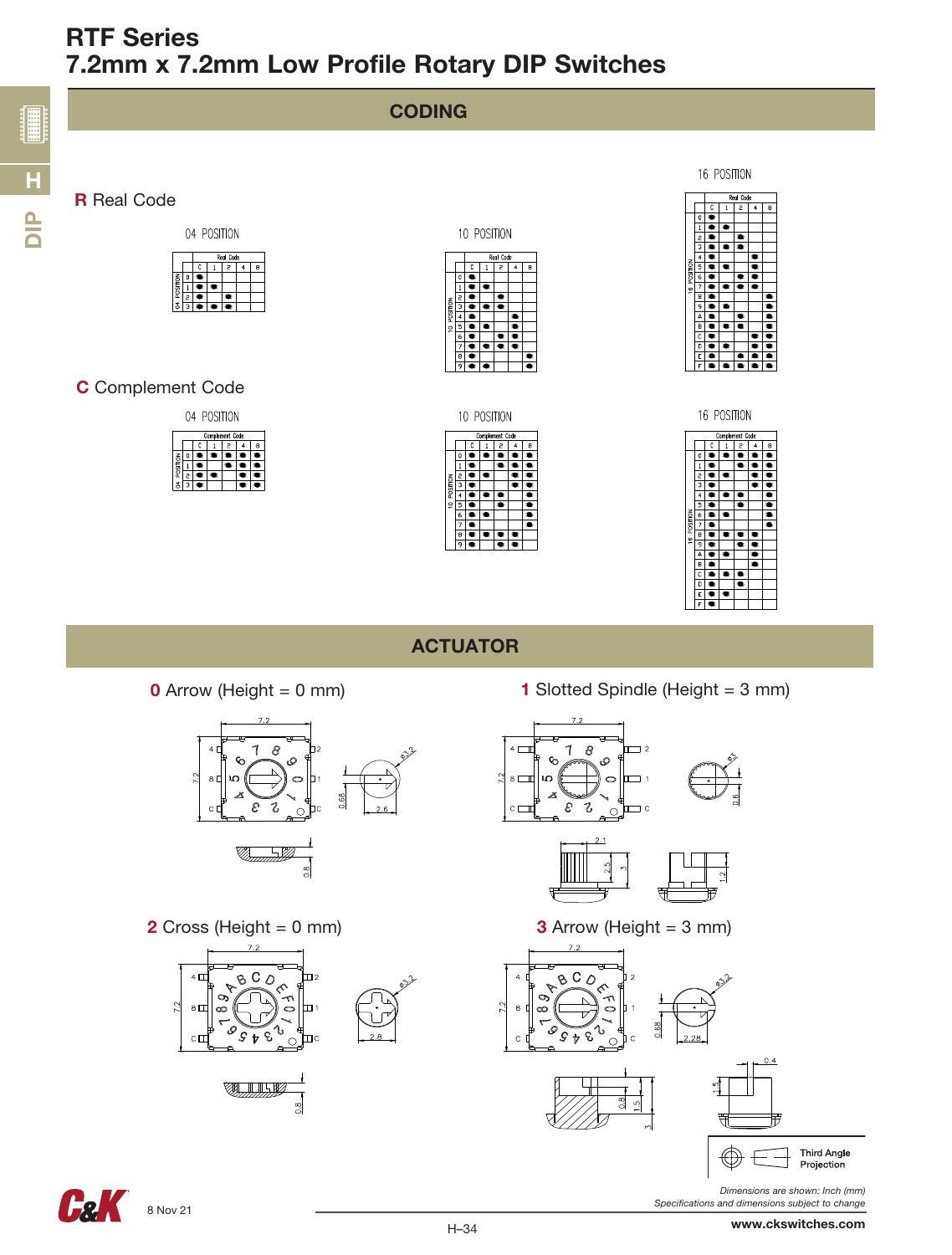



*Dimensions are shown: Inch (mm) Specifications and dimensions subject to change*

8 Nov 21

**Cak** 

P.C.B DIMENSION

H–35

D<br>U

H

**開封封建**